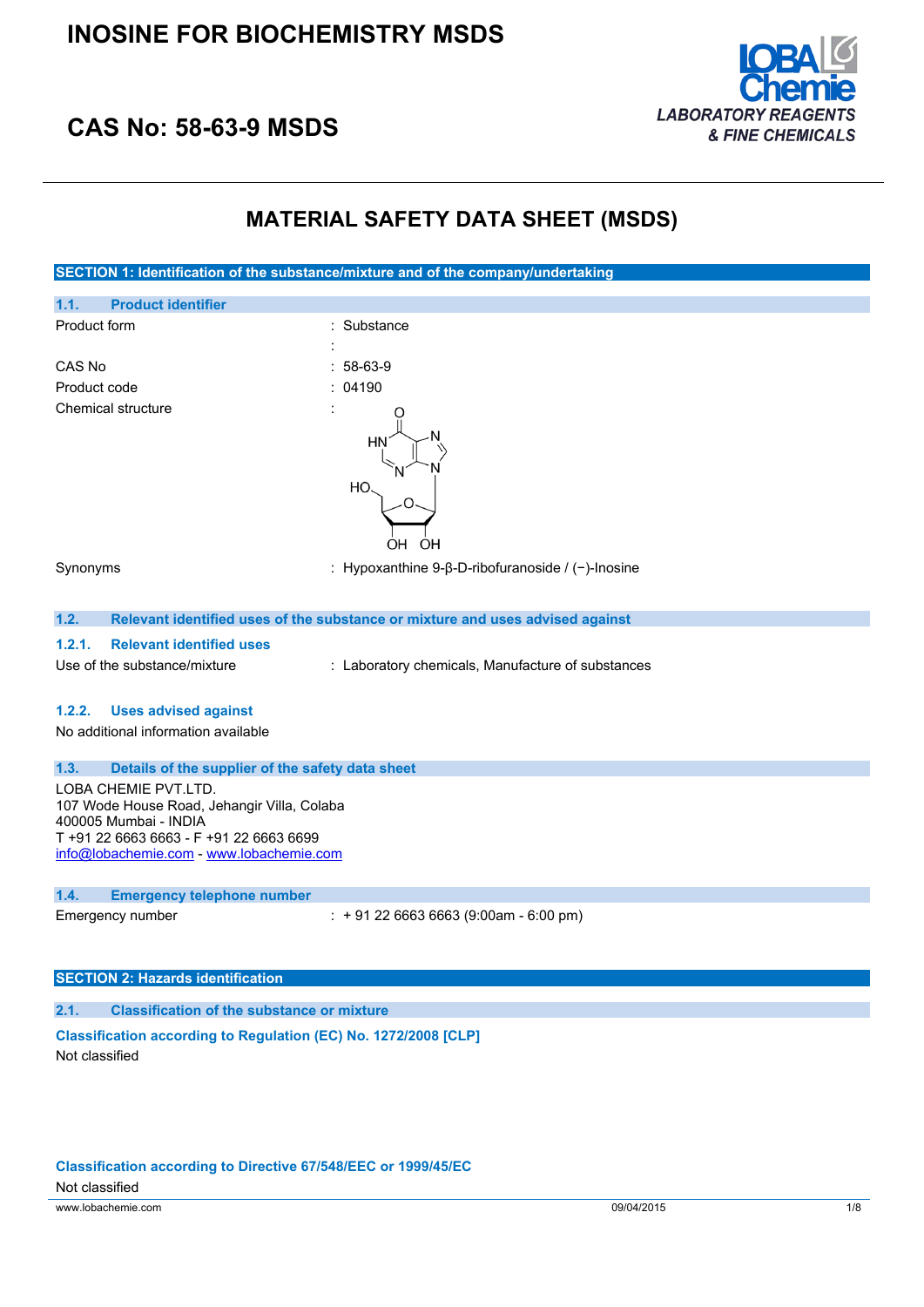Safety Data Sheet

#### **Adverse physicochemical, human health and environmental effects**

No additional information available

#### **2.2. Label elements**

**Labelling according to** Regulation (EC) No. 1272/2008 [CLP] No labelling applicable

### **2.3. Other hazards**

No additional information available

| <b>SECTION 3: Composition/information on ingredients</b> |                  |                            |
|----------------------------------------------------------|------------------|----------------------------|
|                                                          |                  |                            |
| 3.1.                                                     | <b>Substance</b> |                            |
| Name                                                     |                  | : INOSINE FOR BIOCHEMISTRY |
| CAS No                                                   |                  | $: 58-63-9$                |

Full text of R- and H-phrases: see section 16

#### **3.2. Mixture**

Not applicable

| <b>SECTION 4: First aid measures</b>                                |                                                                                                                                                                                     |
|---------------------------------------------------------------------|-------------------------------------------------------------------------------------------------------------------------------------------------------------------------------------|
|                                                                     |                                                                                                                                                                                     |
| 4.1.<br><b>Description of first aid measures</b>                    |                                                                                                                                                                                     |
| First-aid measures after inhalation                                 | : Remove person to fresh air and keep comfortable for breathing. If you feel unwell,<br>seek medical advice.                                                                        |
| First-aid measures after skin contact                               | : Wash skin with plenty of water. If skin irritation occurs: Get medical advice/attention.                                                                                          |
| First-aid measures after eye contact                                | : Remove contact lenses, if present and easy to do. Continue rinsing. Rinse cautiously<br>with water for several minutes. If eye irritation persists: Get medical advice/attention. |
| First-aid measures after ingestion                                  | : Rinse mouth out with water. If you feel unwell, seek medical advice.                                                                                                              |
| 4.2.<br>Most important symptoms and effects, both acute and delayed |                                                                                                                                                                                     |
| No additional information available                                 |                                                                                                                                                                                     |
| 4.3.                                                                | Indication of any immediate medical attention and special treatment needed                                                                                                          |
| No additional information available                                 |                                                                                                                                                                                     |
| <b>SECTION 5: Firefighting measures</b>                             |                                                                                                                                                                                     |
|                                                                     |                                                                                                                                                                                     |
| 5.1.<br><b>Extinguishing media</b>                                  |                                                                                                                                                                                     |
| Suitable extinguishing media                                        | : Water spray.                                                                                                                                                                      |
| Unsuitable extinguishing media                                      | : Do not use a heavy water stream.                                                                                                                                                  |
| 5.2.<br>Special hazards arising from the substance or mixture       |                                                                                                                                                                                     |
| No additional information available                                 |                                                                                                                                                                                     |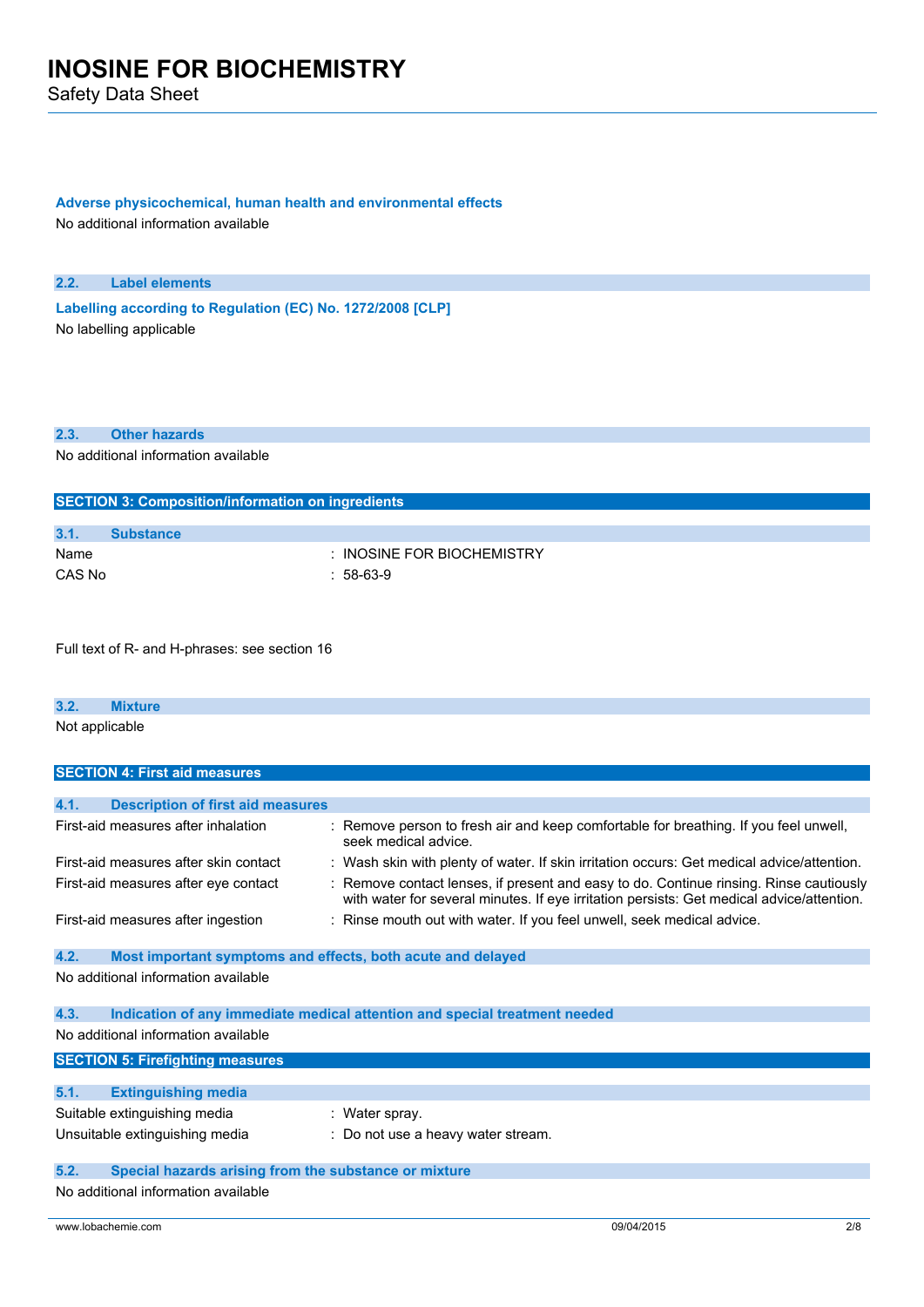Safety Data Sheet

| 5.3.   | <b>Advice for firefighters</b>                                      |                                                                                                                            |
|--------|---------------------------------------------------------------------|----------------------------------------------------------------------------------------------------------------------------|
|        | No additional information available                                 |                                                                                                                            |
|        | <b>SECTION 6: Accidental release measures</b>                       |                                                                                                                            |
|        |                                                                     |                                                                                                                            |
| 6.1.   |                                                                     | Personal precautions, protective equipment and emergency procedures                                                        |
| 6.1.1. | For non-emergency personnel                                         |                                                                                                                            |
|        | <b>Emergency procedures</b>                                         | : Do not breathe dust.                                                                                                     |
| 6.1.2. | For emergency responders                                            |                                                                                                                            |
|        | Protective equipment                                                | : Use personal protective equipment as required.                                                                           |
|        |                                                                     |                                                                                                                            |
| 6.2.   | <b>Environmental precautions</b>                                    |                                                                                                                            |
|        | Avoid release to the environment.                                   |                                                                                                                            |
| 6.3.   | Methods and material for containment and cleaning up                |                                                                                                                            |
|        | Methods for cleaning up                                             | : Clean up immediately by sweeping or vacuum.                                                                              |
| 6.4.   | <b>Reference to other sections</b>                                  |                                                                                                                            |
|        | No additional information available                                 |                                                                                                                            |
|        | <b>SECTION 7: Handling and storage</b>                              |                                                                                                                            |
|        |                                                                     |                                                                                                                            |
| 7.1.   | <b>Precautions for safe handling</b>                                |                                                                                                                            |
|        | Hygiene measures                                                    | : Wash hands and other exposed areas with mild soap and water before eating,<br>drinking or smoking and when leaving work. |
| 7.2.   | <b>Conditions for safe storage, including any incompatibilities</b> |                                                                                                                            |
|        | Storage conditions                                                  | : Store in original container. Keep container tightly closed. Store in a dry place.                                        |
| 7.3.   | <b>Specific end use(s)</b>                                          |                                                                                                                            |
|        | No additional information available                                 |                                                                                                                            |
|        | <b>SECTION 8: Exposure controls/personal protection</b>             |                                                                                                                            |
| 8.1.   | <b>Control parameters</b>                                           |                                                                                                                            |
|        | No additional information available                                 |                                                                                                                            |
|        |                                                                     |                                                                                                                            |

| 8.2.<br><b>Exposure controls</b>                              |                                      |
|---------------------------------------------------------------|--------------------------------------|
| Hand protection                                               | : protective gloves                  |
| Eye protection                                                | : Chemical goggles or safety glasses |
| Skin and body protection                                      | : Wear suitable protective clothing  |
| Respiratory protection                                        | : Wear appropriate mask              |
| <b>SECTION 9: Physical and chemical properties</b>            |                                      |
| Information on basic physical and chemical properties<br>9.1. |                                      |
| Physical state                                                | : Solid                              |
| Colour                                                        | : White powder.                      |
| Odour                                                         | : odourless.                         |
|                                                               |                                      |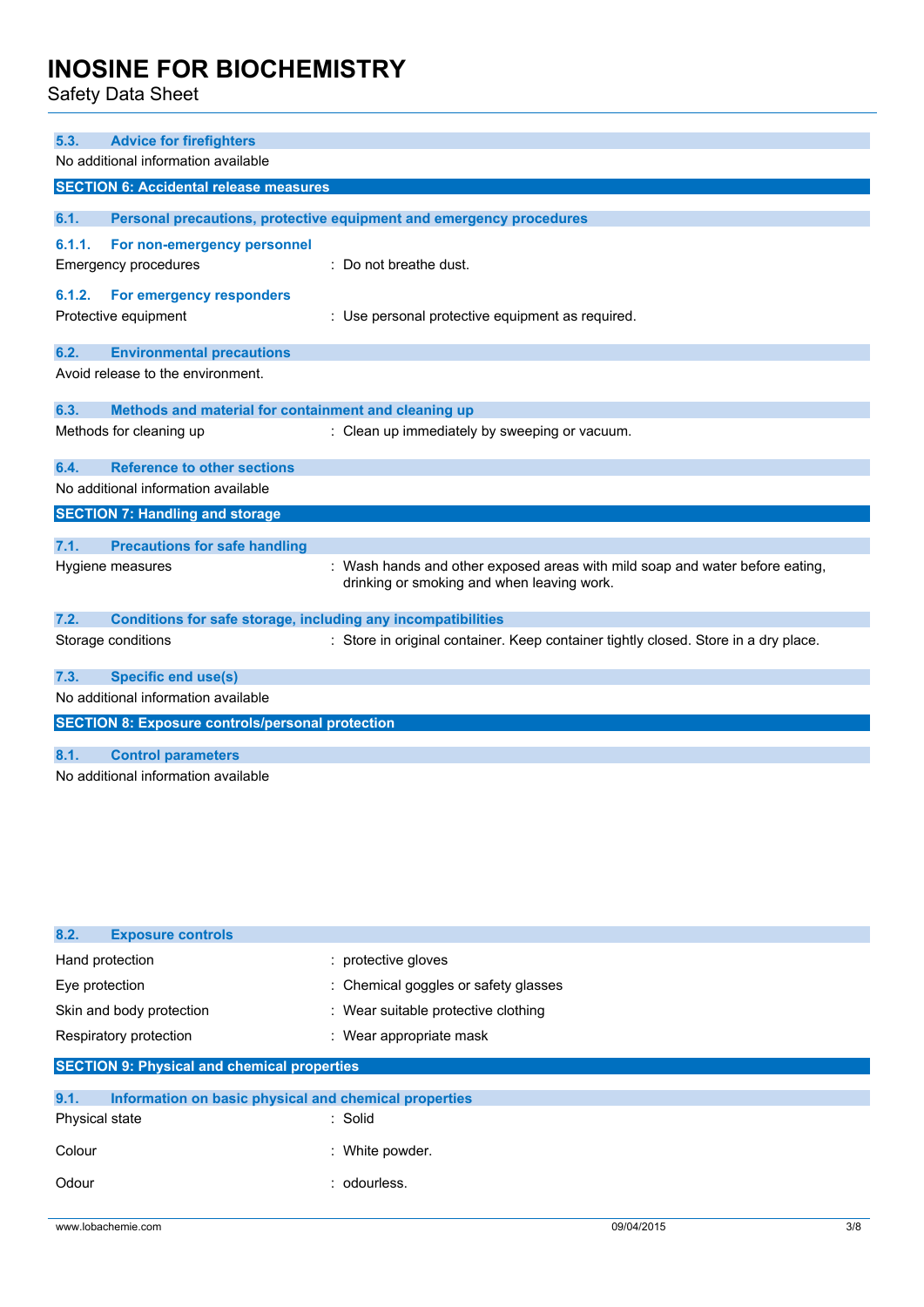Safety Data Sheet

| , <i></i>                                                      |                     |
|----------------------------------------------------------------|---------------------|
| Odour threshold                                                | : No data available |
| pH                                                             | : No data available |
| Relative evaporation rate (butylacetate=1) : No data available |                     |
| Melting point                                                  | $: 222 - 226$       |
| Freezing point                                                 | : No data available |
| Boiling point                                                  | : No data available |
| Flash point                                                    | : No data available |
| Auto-ignition temperature                                      | : No data available |
| Decomposition temperature                                      | : No data available |
| Flammability (solid, gas)                                      | : No data available |
| Vapour pressure                                                | : No data available |
| Relative vapour density at 20 °C                               | : No data available |
| Relative density                                               | : No data available |
| Solubility                                                     | : No data available |
| Log Pow                                                        | : No data available |
| Viscosity, kinematic                                           | : No data available |
| Viscosity, dynamic                                             | : No data available |
| <b>Explosive properties</b>                                    | : No data available |
| Oxidising properties                                           | : No data available |
| <b>Explosive limits</b>                                        | : No data available |
| 9.2.<br><b>Other information</b>                               |                     |
| No additional information available                            |                     |
| <b>SECTION 10: Stability and reactivity</b>                    |                     |
|                                                                |                     |
| 10.1.<br><b>Reactivity</b>                                     |                     |
| No additional information available                            |                     |
| 10.2.<br><b>Chemical stability</b>                             |                     |
| Stable under normal conditions.                                |                     |
| <b>Possibility of hazardous reactions</b><br>10.3.             |                     |
| No additional information available                            |                     |
| <b>Conditions to avoid</b><br>10.4.                            |                     |
| Air contact. Moisture.                                         |                     |
| <b>Incompatible materials</b><br>10.5.                         |                     |
| No additional information available                            |                     |
| <b>Hazardous decomposition products</b><br>10.6.               |                     |

No additional information available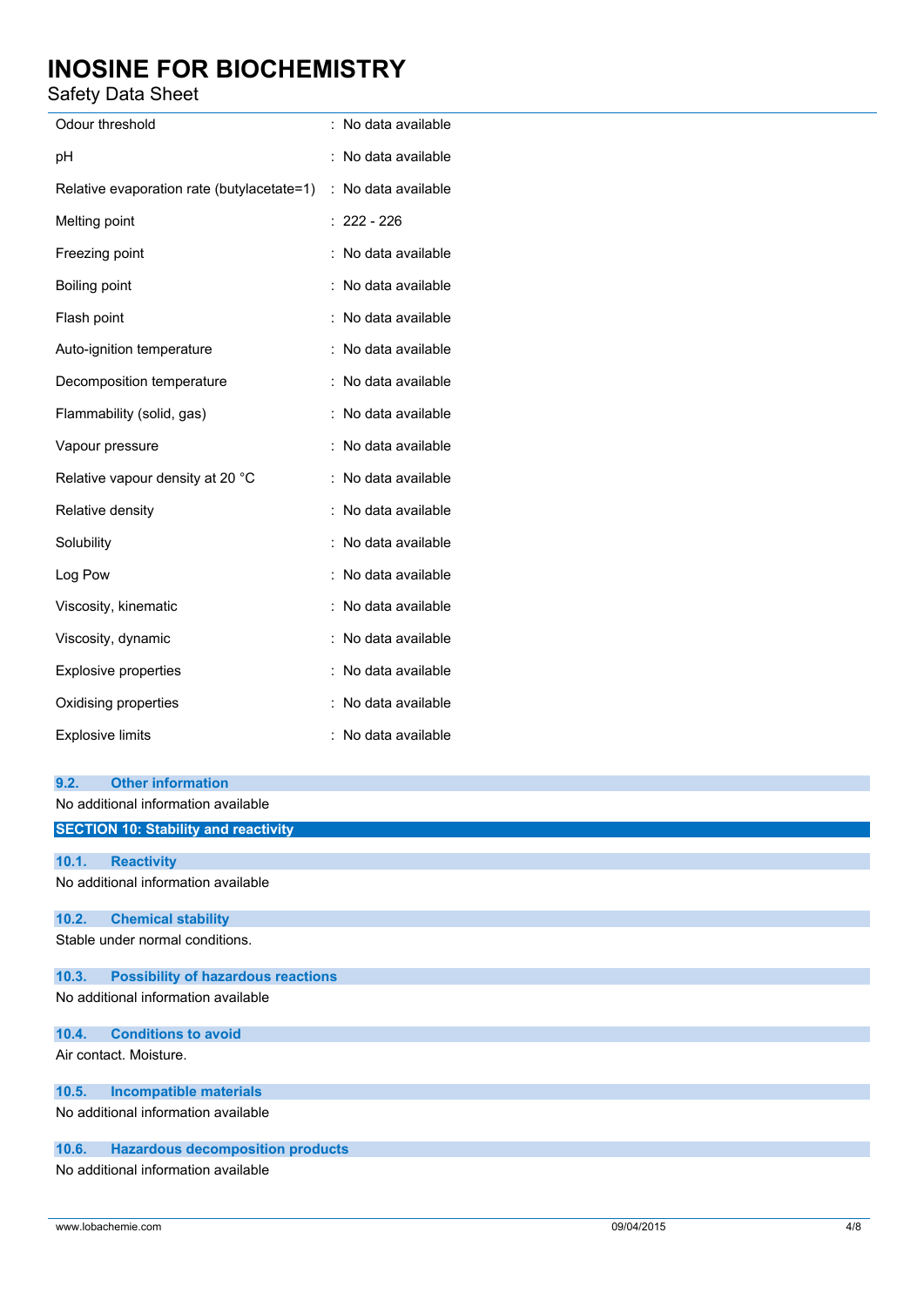Safety Data Sheet

### **SECTION 11: Toxicological information**

| <b>Information on toxicological effects</b><br>11.1.       |                                                    |
|------------------------------------------------------------|----------------------------------------------------|
| Acute toxicity                                             | : Not classified                                   |
| Skin corrosion/irritation<br>Serious eye damage/irritation | $\colon$ Not classified<br>$\colon$ Not classified |
| Respiratory or skin sensitisation                          | $\colon$ Not classified                            |
| Germ cell mutagenicity                                     | : Not classified                                   |
| Carcinogenicity                                            | $\colon$ Not classified                            |
| Reproductive toxicity                                      | $\colon$ Not classified                            |
| Specific target organ toxicity (single<br>exposure)        | : Not classified                                   |
| Specific target organ toxicity (repeated<br>exposure)      | : Not classified                                   |
| Aspiration hazard                                          | : Not classified                                   |

| <b>SECTION 12: Ecological information</b>          |
|----------------------------------------------------|
|                                                    |
| 12.1.<br><b>Toxicity</b>                           |
| No additional information available                |
| 12.2.<br><b>Persistence and degradability</b>      |
| No additional information available                |
| <b>Bioaccumulative potential</b><br>12.3.          |
| No additional information available                |
| 12.4.<br><b>Mobility in soil</b>                   |
| No additional information available                |
| <b>Results of PBT and vPvB assessment</b><br>12.5. |
| No additional information available                |

### **12.6. Other adverse effects**

No additional information available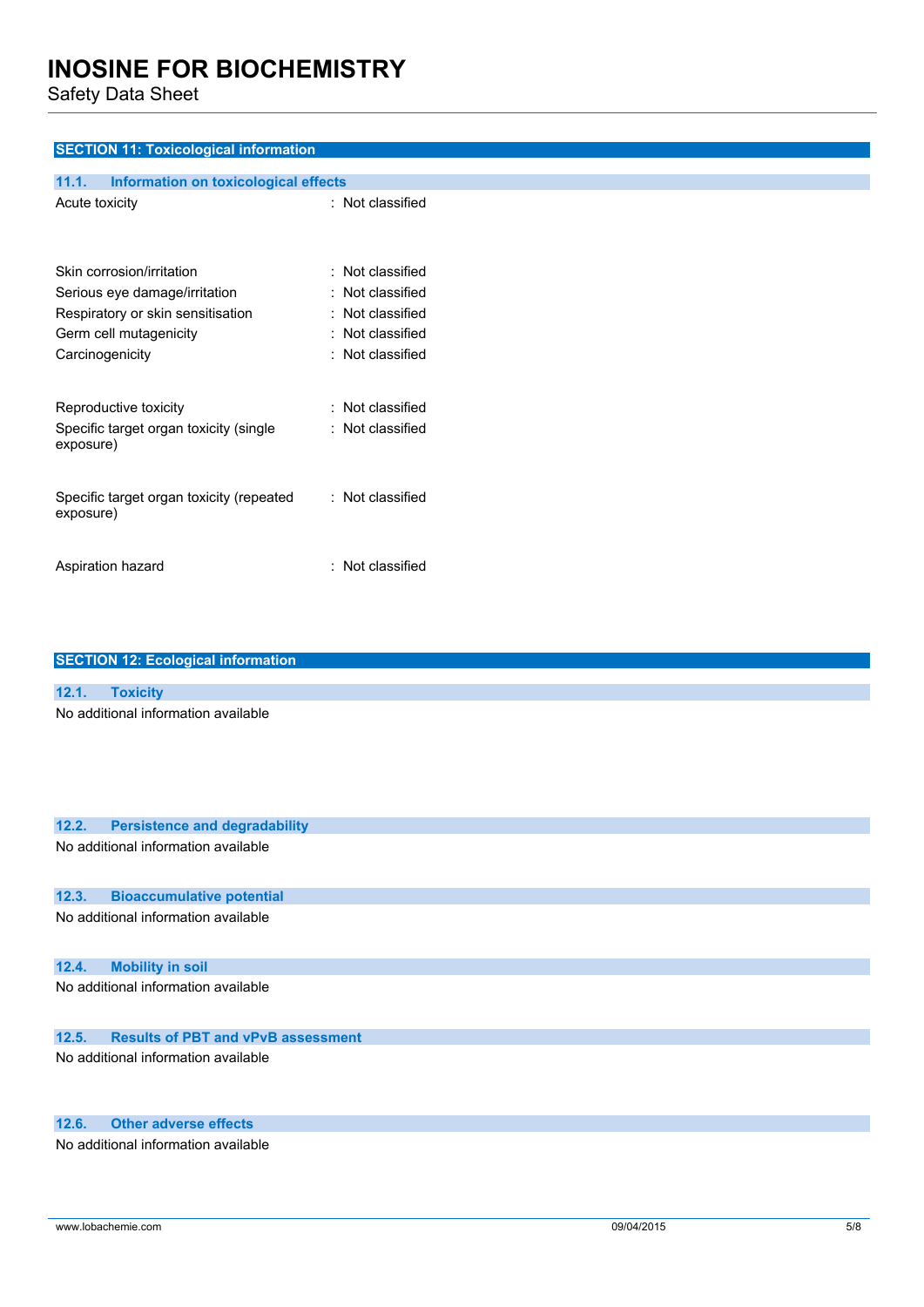Safety Data Sheet

| <b>SECTION 13: Disposal considerations</b>       |                                          |
|--------------------------------------------------|------------------------------------------|
| 13.1.<br><b>Waste treatment methods</b>          |                                          |
| No additional information available              |                                          |
| <b>SECTION 14: Transport information</b>         |                                          |
|                                                  |                                          |
| In accordance with ADR / RID / IMDG / IATA / ADN |                                          |
|                                                  |                                          |
| 14.1.<br><b>UN number</b>                        |                                          |
| UN-No. (ADR)                                     | : Not applicable                         |
| UN-No. (IMDG)                                    | : Not applicable                         |
| UN-No.(IATA)                                     | Not applicable                           |
| UN-No.(ADN)                                      | : Not applicable                         |
| UN-No. (RID)                                     | : Not applicable                         |
|                                                  |                                          |
| 14.2.<br><b>UN proper shipping name</b>          |                                          |
| Proper Shipping Name (ADR)                       | : Not applicable                         |
| Proper Shipping Name (IMDG)                      | Not applicable                           |
| Proper Shipping Name (IATA)                      | Not applicable                           |
| Proper Shipping Name (ADN)                       | : Not applicable                         |
| Proper Shipping Name (RID)                       | : Not applicable                         |
|                                                  |                                          |
| 14.3.<br><b>Transport hazard class(es)</b>       |                                          |
| <b>ADR</b>                                       |                                          |
| Transport hazard class(es) (ADR)                 | : Not applicable                         |
|                                                  |                                          |
| <b>IMDG</b>                                      |                                          |
| Transport hazard class(es) (IMDG)                | : Not applicable                         |
|                                                  |                                          |
| <b>IATA</b>                                      |                                          |
| Transport hazard class(es) (IATA)                | : Not applicable                         |
|                                                  |                                          |
| <b>ADN</b>                                       |                                          |
| Transport hazard class(es) (ADN)                 | : Not applicable                         |
| <b>RID</b>                                       |                                          |
| Transport hazard class(es) (RID)                 | : Not applicable                         |
|                                                  |                                          |
| 14.4.<br><b>Packing group</b>                    |                                          |
| Packing group (ADR)                              | : Not applicable                         |
| Packing group (IMDG)                             | Not applicable                           |
| Packing group (IATA)                             | : Not applicable                         |
| Packing group (ADN)                              | Not applicable                           |
| Packing group (RID)                              | : Not applicable                         |
|                                                  |                                          |
| <b>Environmental hazards</b><br>14.5.            |                                          |
| Dangerous for the environment                    | : No                                     |
| Marine pollutant                                 | : No                                     |
| Other information                                | : No supplementary information available |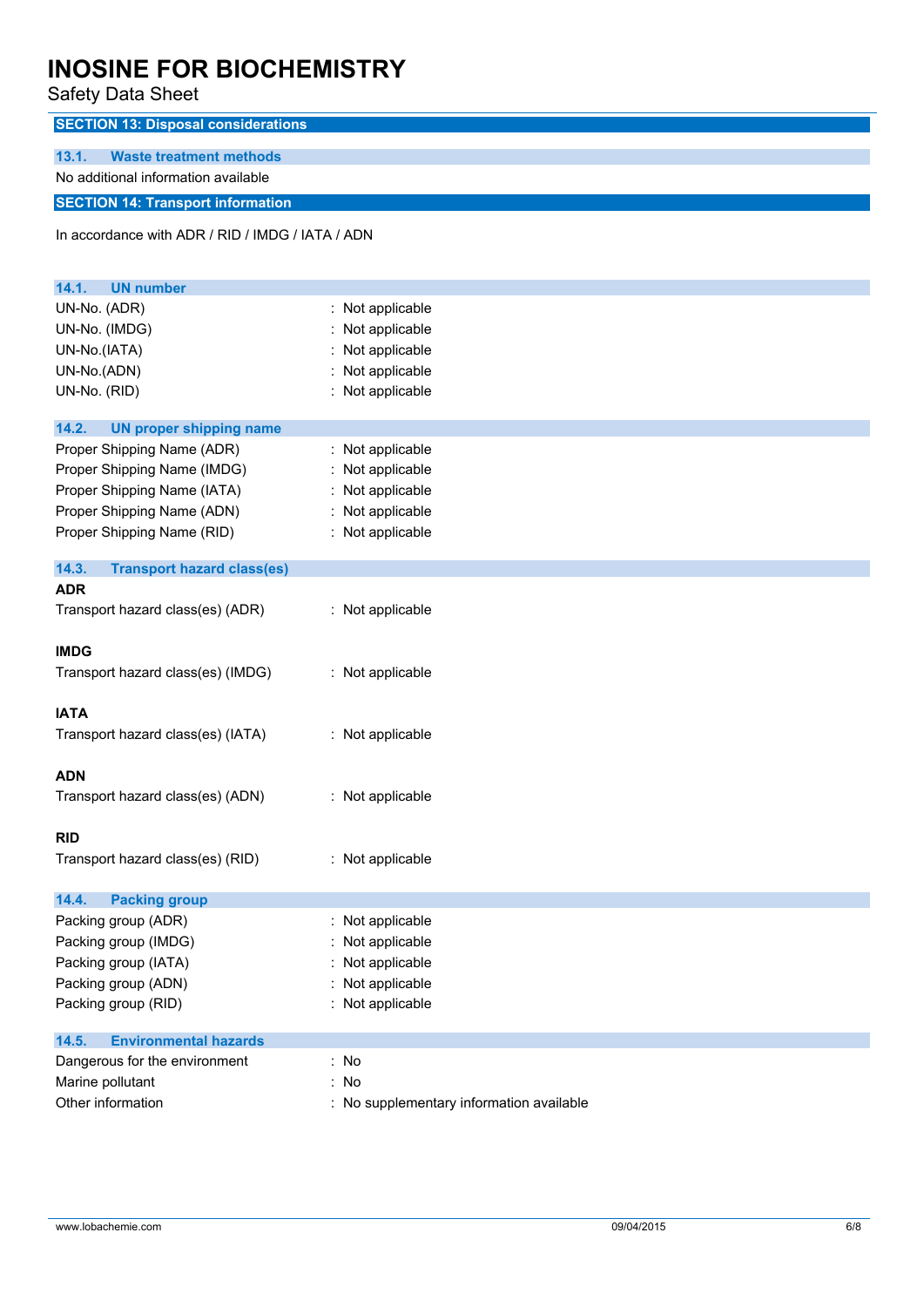Safety Data Sheet

**14.6. Special precautions for user**

**- Overland transport**

No data available

**- Transport by sea** No data available

**- Air transport** No data available

**- Inland waterway transport**

No data available

**- Rail transport** No data available

**14.7. Transport in bulk according to Annex II of MARPOL 73/78 and the IBC Code**

Not applicable

**SECTION 15: Regulatory information**

**15.1. Safety, health and environmental regulations/legislation specific for the substance or mixture**

**15.1.1. EU-Regulations**

No REACH Annex XVII restrictions

INOSINE FOR BIOCHEMISTRY is not on the REACH Candidate List INOSINE FOR BIOCHEMISTRY is not on the REACH Annex XIV List

#### **15.1.2. National regulations**

#### **Germany**

12th Ordinance Implementing the Federal : Is not subject of the 12. BlmSchV (Hazardous Incident Ordinance) Immission Control Act - 12.BImSchV

**15.2. Chemical safety assessment**

No additional information available

**SECTION 16: Other information**